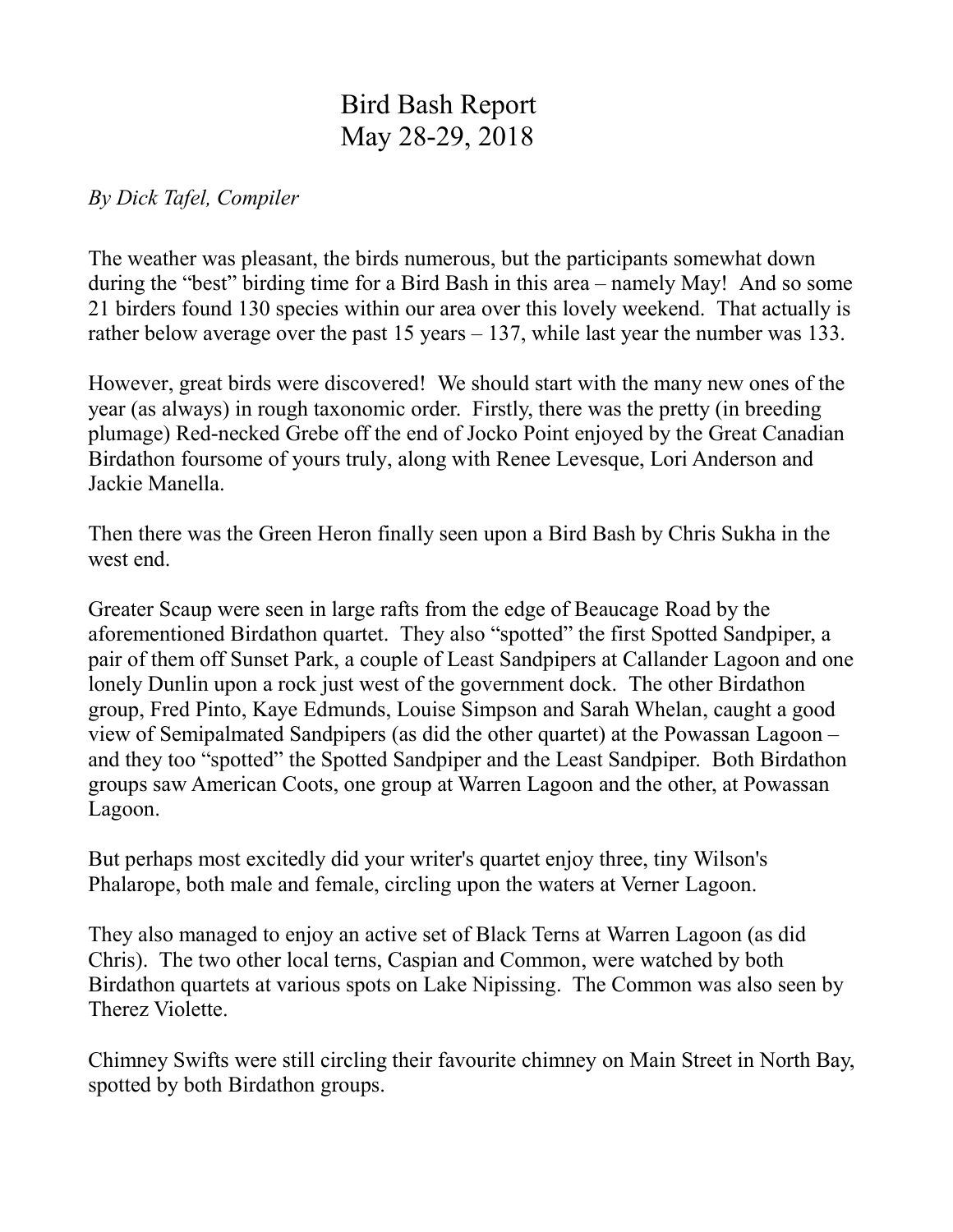Ruby-throated Hummingbirds were seen by several during this Bird Bash, including Peter and Pam Handley within the city, Therez Violette in Sturgeon Falls, and Gary and Connie Sturge near Powassan. Gary and Connie also spotted the Eastern Wood-Pewee. Four other flycatchers were seen for the first time - the Alder, the Least, the Great Crested and the Eastern Kingbird, two of them by the Sturges, four by the other foursomes and by Chris.

Red-eyed Vireos were finally present – in very large numbers and spotted by many.

The three previously missing swallows – Bank, Northern Rough-winged and Cliff were observed, all three by your compiler's Birdathon quartet, the latter two by Fred's quartet, and the first two by Chris.

Wood Thrushes were observed by your compiler's group and the Veery, observed by both Birdathon groups, by Chris and by the Sturges.

Gray Catbirds were on several lists, as were the just-arriving Cedar Waxwings, the latter also on Therez's list.

Now we get to the warblers! Nineteen species were identified, all but two (the Pine and Yellow-rumped) being new for the year. The only reasonably possible ones missed were Golden-winged, Cape May, Blackpoll, Cerulean and Canada. Chris observed 13 of them, including the often elusive Mourning, while the Pinto Birdathon group observed the beautiful Northern Parula, among others. The Northern Waterthrush was among 11 warblers found by your compiler's group.

A very rare Eastern Towhee was spotted by Renee and John Levesque at their home.

Rose-breasted Grosbeaks were about, enjoyed by the two Birdathon groups, by Janet and Lloyd Sparks and by the Handleys.

Bobolinks and Eastern Meadowlarks are also now in the district, spotted by the Birdathon groups and by Chris.

Beautiful Baltimore Orioles were also observed by both Birdathon quartets.

And so that gets through the first of the year observations by Bird Bash groups – some 46 species in all.

Now to birds recognized during previous Bird Bashes in the area:

We start off with the Common Loon. This was seen by most observers of the major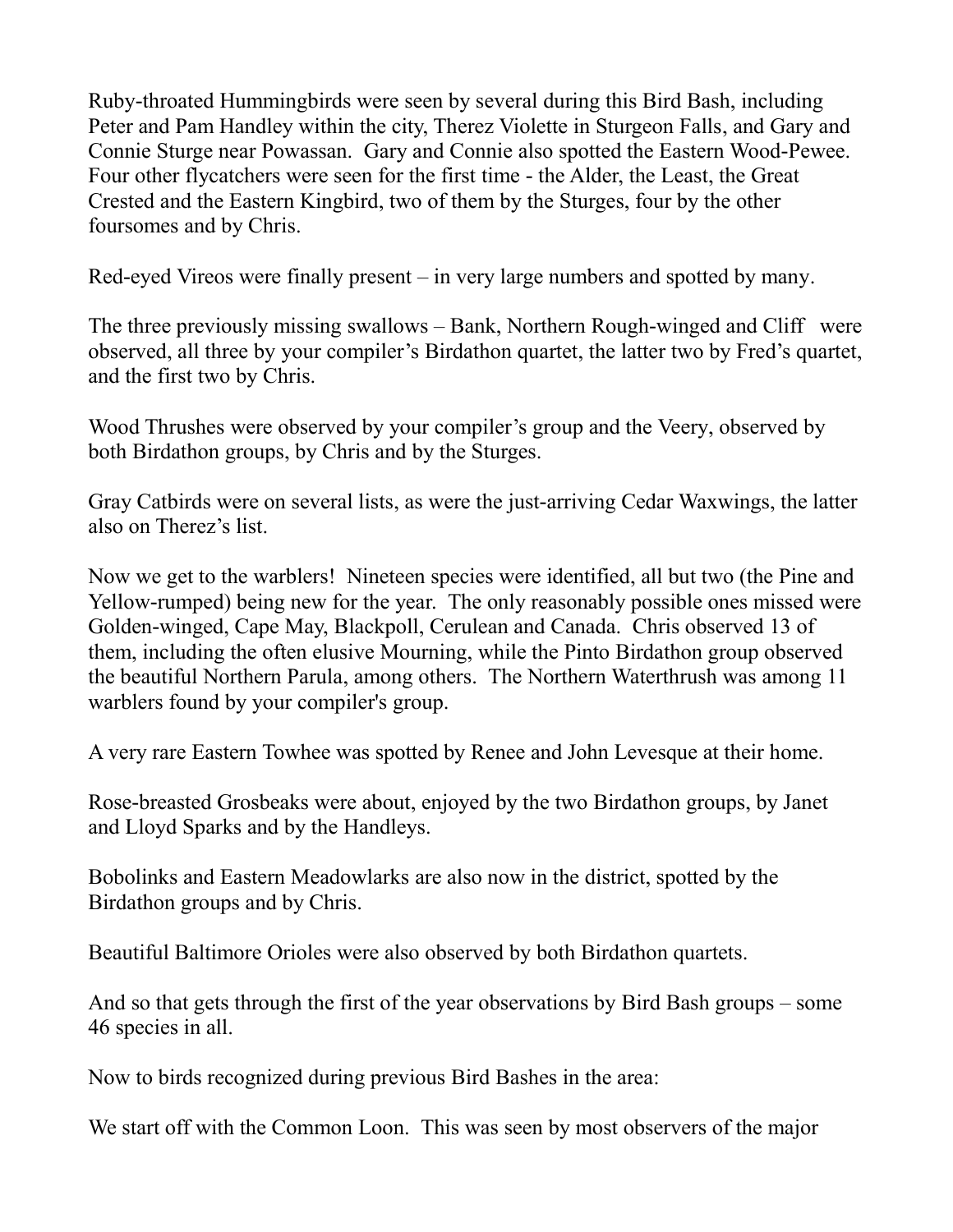lakes, including the Sparks. The Pied-billed Grebe was located by the Pinto bunch near Sturgeon Falls.

Double-crested Cormorants were seen by many, as was the Great Blue Heron. But the American Bittern was observed solely by the Birdathon groups and by Chris.

Turkey Vultures were quite ubiquitous, as was the Canada Goose.

Among the ducks, including mergansers, some 17 species were spotted, the Blue-winged Teal only by the Pinto Birdathon quartet.

As to predators, the Osprey was seen by many participants, including Therez, but the Northern Harrier and Bald Eagle only by your compiler's Birdathon group. The Sharpshinned Hawk was seen by Chris; the Red-tailed by the Sturges; the American Kestrel by many; and the Merlin by both Chris and the Pinto Birdathon group.

Ruffed Grouse were fairly numerous, being noted by the Sparks, among others. Sandhill Cranes were spotted along Highway 17 by many.

A Killdeer was found by Chris and by the Sturges. American Woodcock were located by several; likewise the two main gulls – the Ring-billed and the Herring.

Rock Pigeons and Mourning Doves were seen by several observers.

The Barred Owl was spotted along Alsace Road by the Pinto quartet, an adult and a youngster – and photographed by Kaye.

Belted Kingfishers were noted only by the Sparks and the Pinto Birdathon foursome.

Yellow-bellied Sapsuckers, Downy, Hairy and Pileated Woodpeckers and Northern Flickers were spotted by many.

The Eastern Phoebe was on several lists, including the Sparks and the Sturges.

The Warbling Vireo was noted by the Sturges and the two Birdathon groups.

Blue Jays, American Crows and Common Ravens were still fairly common – but no Gray Jay (soon to be officially renamed Canada Jay) was spotted.

Tree and Barn Swallows were seen by many; likewise, Black-capped Chickadees and both nuthatches. But, no Brown creepers!